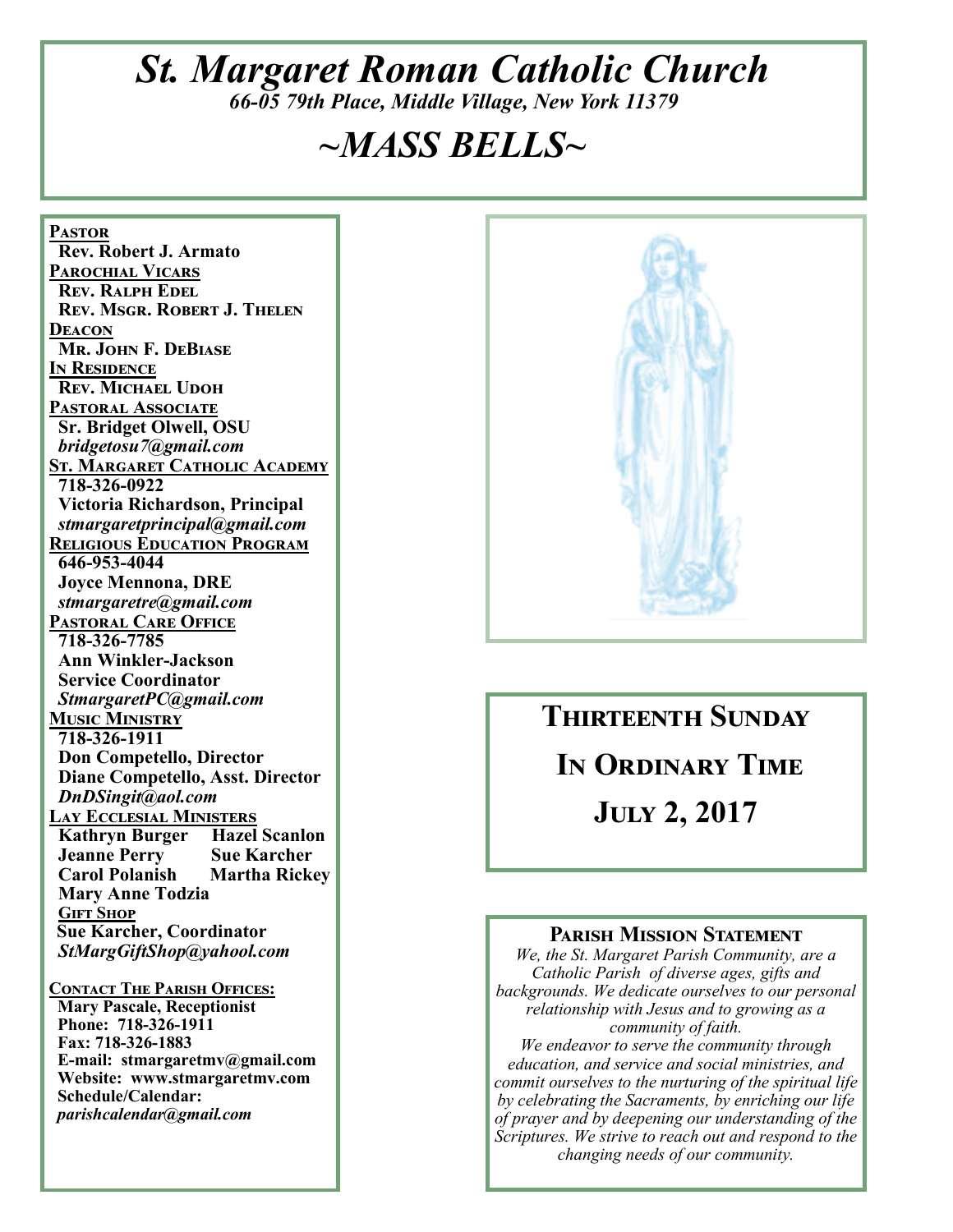# *MASSES FOR THE WEEK*

| <b>SUN.</b>          | <b>JULY 2 - THIRTEENTH SUNDAY IN</b><br><b>ORDINARY TIME</b>                                                 |
|----------------------|--------------------------------------------------------------------------------------------------------------|
| 7:30<br>9:00         | Anna & John Rice<br>Marianna Gallo/Daniele Bussa/<br>Roberta B. Polce/Paolo DiGiovanni                       |
|                      | 10:30 People of the Parish<br>NOON Fire Lt. Kevin J. Pfeifer<br>5:00PM William & Belle T. Kunz               |
| MON.<br>7:00<br>9:00 | <b>JULY 3 - ST. THOMAS</b><br>Denise Napolitano<br><b>Domenico DeSiervi</b>                                  |
| TUE.<br>8:30         | <b>JULY 4 - INDEPENDENCE DAY</b><br>Rose Diglio                                                              |
| WED.                 | <b>JULY 5 - STS, ANTHONY ZACCARIA/</b>                                                                       |
| 7:00<br>9:00         | <b>ELIZABETH OF PORTUGAL</b><br><b>Purgatorial Society</b><br>Antonino Catalano                              |
| THU.<br>7:00<br>9:00 | <b>JULY 6 - ST. MARIA GORETTI</b><br>John Ciorcari (ANNI)<br>Joseph Kresse                                   |
| FRI.<br>7:00<br>9:00 | <b>JULY 7 - FIRST FRIDAY</b><br>Joe Kresse<br><b>Denise Sheehy</b>                                           |
|                      | SAT. JULY 8 - WEEKDAY<br>8:30 COLLECTIVE: Frank Aguggia,<br>5:00PM Sal Monardo                               |
| SUN.                 | JULY 9 - FOURTEENTH SUNDAY IN<br><b>ORDINARY TIME</b>                                                        |
| 7:30<br>9:00         | Margaret Holt (ANNI)<br>Joseph, Angela, Pasquale e Virginia<br>Colangelo/Lourdes Fernandez/Maria<br>DiSalvo/ |
| 10:30<br><b>NOON</b> | People of the Parish<br>Joseph Pecoraro                                                                      |

5:00PM Anthony & Antoinette Santora

**God Bless** *THE RECTORY*  America *WILL BE CLOSED ON TUESDAY, JULY 4, 2017 THE PRIESTS AND RECTORY STAFF WISH ALL PARISHIONERS A HAPPY AND SAFE INDEPENDENCE DAY!* 

# **PARISH INFORMATION**

**If you're not registered, please visit the Rectory office, which is open from Monday through Friday, 9 am to noon and 1 pm to 7:30 pm.** 

**CONFESSIONS** - Saturday, 4-4:45 pm or by appointment with a priest.

**NOVENA** to Our Lady of the Miraculous Medal Mondays after the 9am Mass.

**MORNING PRAYER** daily from Monday through Friday at 8:45 am.

**BAPTISMS** take place on the 1st and 3rd Sundays of the month. Please call the rectory for an appointment and to register your child.

**WEDDINGS MUST** be scheduled at least six months in advance by appointment with a priest or a deacon. Please call the rectory office. For marriage preparation information visit www.pre-cana.org.

**THE BEREAVEMENT GROUP** meets on the 1st and 3rd Thursday of the month at 10 am in the Convent meeting room. Call Ann at 718-326-7785.

**THE ENGLISH CHOIR** rehearses on Tuesday, at 7 pm in the Church. Tenors and baritones needed!

**IL CORO ITALIANO** prattica ogni Domenica prima della Messa Italiana.

**THE CHILDREN'S CHOIR** rehearses on Monday, from 6-7 pm in the Church. For more info, DnDsingit@aol.com

**BOY SCOUT TROOP #119** meets on Tuesdays from 7:15-9 pm in the Parish Hall. New members are welcome, age 10 1/2 & up. Call Mr. Krzewski, 718-894-4099.

**CUB PACK #119** meets on Mondays from 7-8:30 pm in the Parish Hall. New members welcome, age 6 to 10-1/2. Call Mr. Krzewski, 718-894-4099.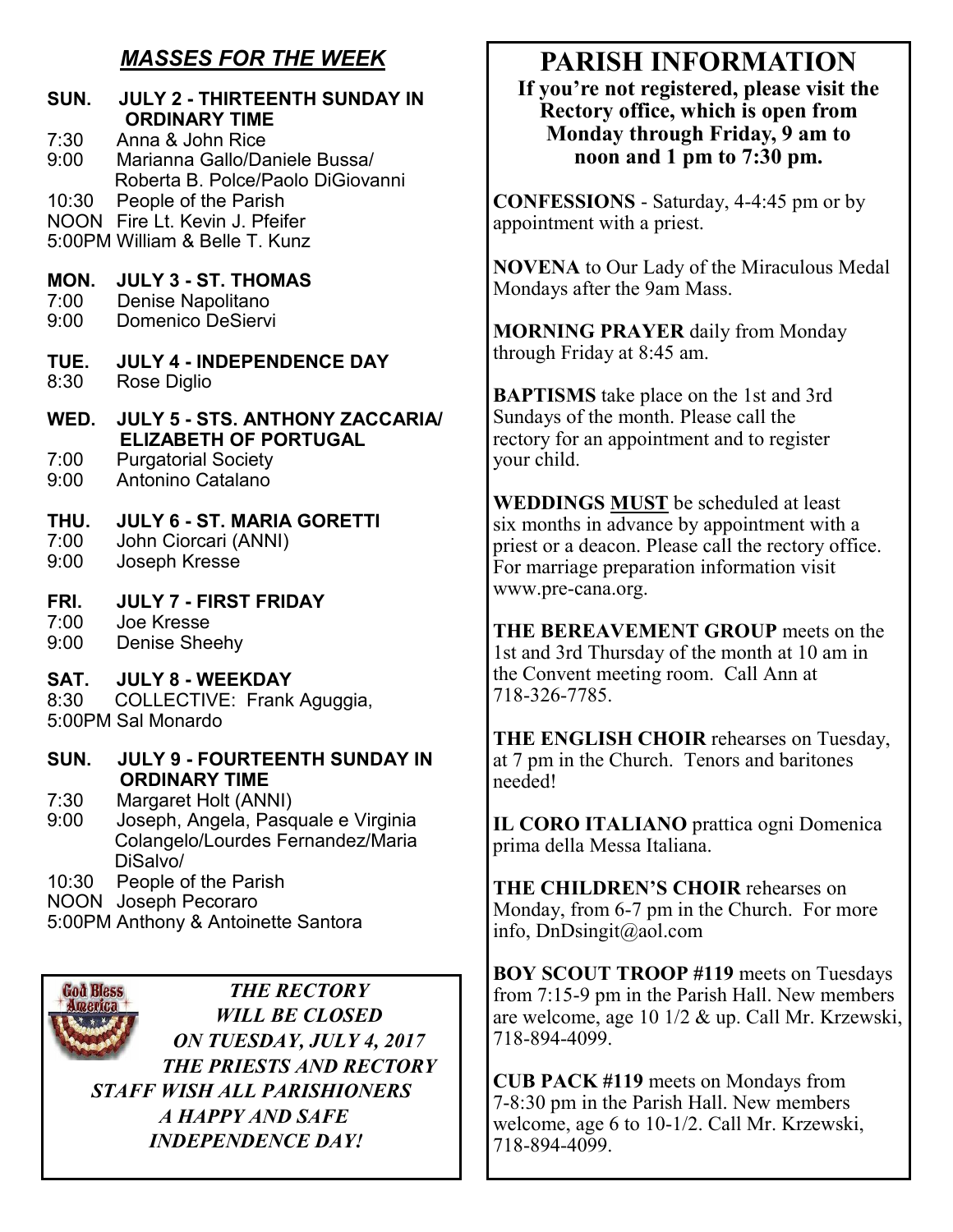# PLEASE PRAY FOR OUR SICK

Karen Guarascio, Connie Faccibene, Eileen Hinrichs, Linda Frazier, Angela Lenihan, Carol Falk, Cari Ann Falk-LoBello, Glen Falk, David J. McConville, Ronald Frazier, John Downer, Robert Sabini, Lee Falk, Patricia Johnson, Scott White, Bob Schaefer, Rose Marie Santos, Bernice Muller, Maria Millocca, Baby McKinley Kelleher, Isabelle Azzaro, Lucy Lento, Sean Harrison, Richard Santangelo, Michael Russo, Frank Cesare, Joseph Simon, Joseph Stubbs, Justin James Quirke, Rose Healy, Parrish Wert, Michael Hirst, Matteo Sabini, Carmen Melendez, Jim O'Driscoll, Jeanette Spartaro, Linda Castagna, Elizabeth Ott, Marion Caracciola, Baby Keila Mary Champoli, Brooke and Alexa Renda, The Ferrugio Family, Dorothy Mai, Marc Gandasegui, Bob & Karen Schaefer, Maureen Harvey, Sandra Slattery, Shirley Chesley, Jim Daniels, Lola Anderson, George MGarry, Michael Mavin, Denis Fink, Marc Pagnozzi, Rose Gorman,

> *The names will remain for 3 months ONLY, unless you call 326-1911 and ask for continued prayers*

**Prayer Requests Pray for vocations to the Priesthood and Religious Life. Please pray for our men and women from our Parish serving in the defense of our country: Lt. Col. Thomas Frohnhoefer Sgt. Robert A. Domenici** 



#### *WE RECALL OUR BELOVED DECEASED*

*Especially, Marie DeSimone, Irene E. Chelius, Nevenca Jelencovich, May they rest in Christ's Peace!*

#### *MEMORIALS WINE & HOST THIS WEEK*

are offered in memory of Frank Aguggia at the request of The Barbaro Family.

# *SANCTUARY LAMP & ALTAR*

#### *CANDLES THIS WEEK*

are offered in memory of Frank Aguggia at the request of The Coccaro Family.

### *TABERNACLE LAMP*

is lit in memory of Frank Aguggia at the request of Mary Pascale.

## **WELCOME!**

Please give a warm welcome to Fr. Frank Addely, who will serve our Parish during the months of July through September.

# **TODAY'S READINGS**

First Reading - Elisha promises a baby son to the hospitable woman (2Kings 4:8-11, 14-16a). Psalm - For ever I will sing the goodness of the Lord (Psalm 89). Second Reading - We shall live in newness of life as Christ was raised from the dead (Romans 6:3-4, 8-11).

Gospel - Whoever gives but a cup of cold water to another will surely be rewarded (Matthew 10:37- 42).

## **READINGS FOR THE WEEK**

| Monday:    | Eph 2:19-22; Ps 117:1bc-2;<br>Jn 20:24-29                                                                                                                                                         |  |  |
|------------|---------------------------------------------------------------------------------------------------------------------------------------------------------------------------------------------------|--|--|
| Tuesday:   | Gn 19:15-29; Ps 26:2-3, 9-12;<br>Mt 8:23-27; or, for Independence<br>Day, any readings from the Mass<br>"For the Country or a City,"<br>nos. 882-886, or "For Peace and<br>Justice," nos. 887-891 |  |  |
| Wednesday: | Gn 21:5, 8-20a; Ps 34:7-8, 10-13;<br>Mt 8:28-34                                                                                                                                                   |  |  |
| Thursday:  | Gn 22:1b-19; Ps 115:1-6, 8-9;<br>$Mt$ 9:1-8                                                                                                                                                       |  |  |
| Friday:    | Gn 23:1-4, 19; 24:1-8, 62-67;<br>Ps 106:1b-5; Mt 9:9-13                                                                                                                                           |  |  |
| Saturday:  | Gn 27:1-5, 15-29; Ps 135:1b-6;<br>Mt $9:14-17$ ;                                                                                                                                                  |  |  |
| Sunday:    | Zec 9:9-10; Ps 145:1-2, 8-11, 13-14;<br>Rom 8:9, 11-13; Mt 11:25-30                                                                                                                               |  |  |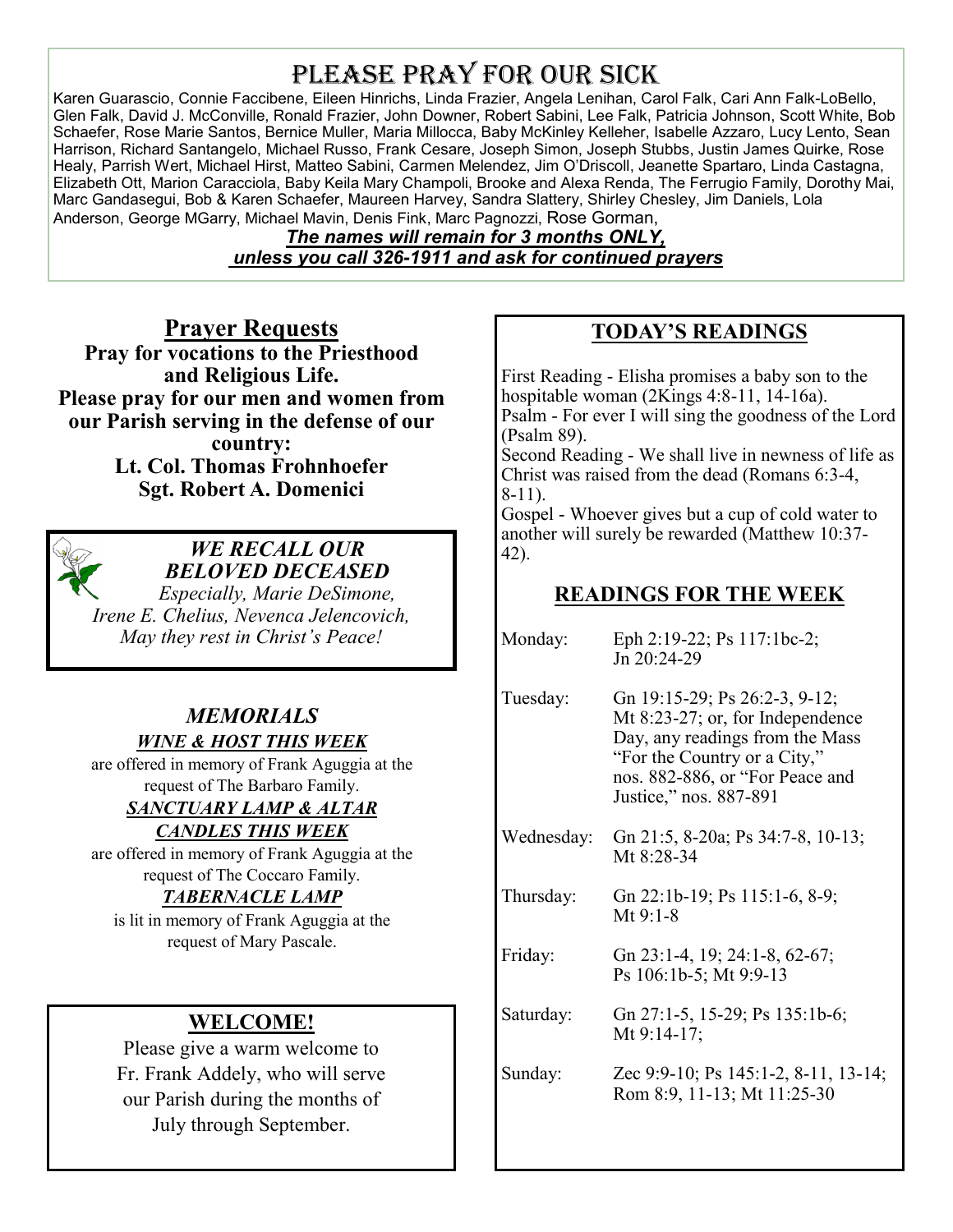# *RELIGIOUS EDUCATION REGISTRATION*

is now available online! Click here: http.//stmargaretmv.com/ religiouseducationprogram/ online-form/or visit our website at www.stmargaretmv.com and go the the Religious Education Program page. You can print forms and drop them off, or fill out the forms right online as well as pay online. We offer our program on Wednesdays for grades 1-8. Grades 1-4 meet from 4-5:30pm and the older grades meet evenings from 7-8:15pm. We are also offering an enrichment class for grade 8 that meets on Mondays from 4-5:15pm. If you have questions, please feel free to call 646-953-4044 or email stmargaretre@gmail.com, refer to the website or our parish app for updates in Religious Education. Blessings, Ms. Joyce

# **FAITH DIRECT**

Consider enrolling in eGiving through *Faith Direct* to make sure that your gift can reach St. Margaret Parish even when you cannot. You can sign up online at **wwwfaithdirect.net**  using our Church **NY299.**  Thank you for your continued support of our parish family! God bless you! **~Fr. Armato**

# *THE ST. VINCENT dePAUL CLOTHING PICK UP*

will take place on Sunday, July 30th. from 8:30am to 12:30pm. The truck will be on 79th place for your items.

# **PLEASE DO NOT LEAVE YOUR ITEMS AT THE RECTORY**

**DO YOU HAVE AN IPHONE OR AN ANDROID PHONE?** 

Want to keep up with St. Margaret's news? Download our parish app. Daily Mass readings, prayers, bulletins and more. Just text the word "APP" to 88202

or search "My Parish App" in Google Play Store or App Store.

# **TREASURES FROM OUR TRADITION**

 It's Independence Day week, and there is a link worth tracing between the Declaration of Independence and the language of liturgy. One of the signers of the Declaration on that July 4 long ago was Charles Carroll, probably the wealthiest man in the colonies and one of the few Catholics on the political scene. As a flourish to his signature, he sought to distinguish himself from other prominent citizens bearing the same name by penning "Charles Carroll of Carrolltown" - a defiant "come and get me if you dare" postscript aimed at the British.

 Carroll's brother John was a priest and patriot who in 1789 was given the task of organizing the Catholic Church in this country. By 1791 he had assembled a synod, or assembly of delegates, to launch that task formally. Fr. John Carroll wanted to gain acceptance of our faith by American people who mistrusted our customs and could not comprehend our liturgy. He made the amazing proposal to Rome that our liturgy should be prayed not in Latin, but in the vernacular, English. His wish was denied, but one hundred sixty years later, his deep desire helped the American bishops and scholars at the Second Vatican Council to win the vote in favor of the vernacular not just for the United States, but for the Church throughout the world.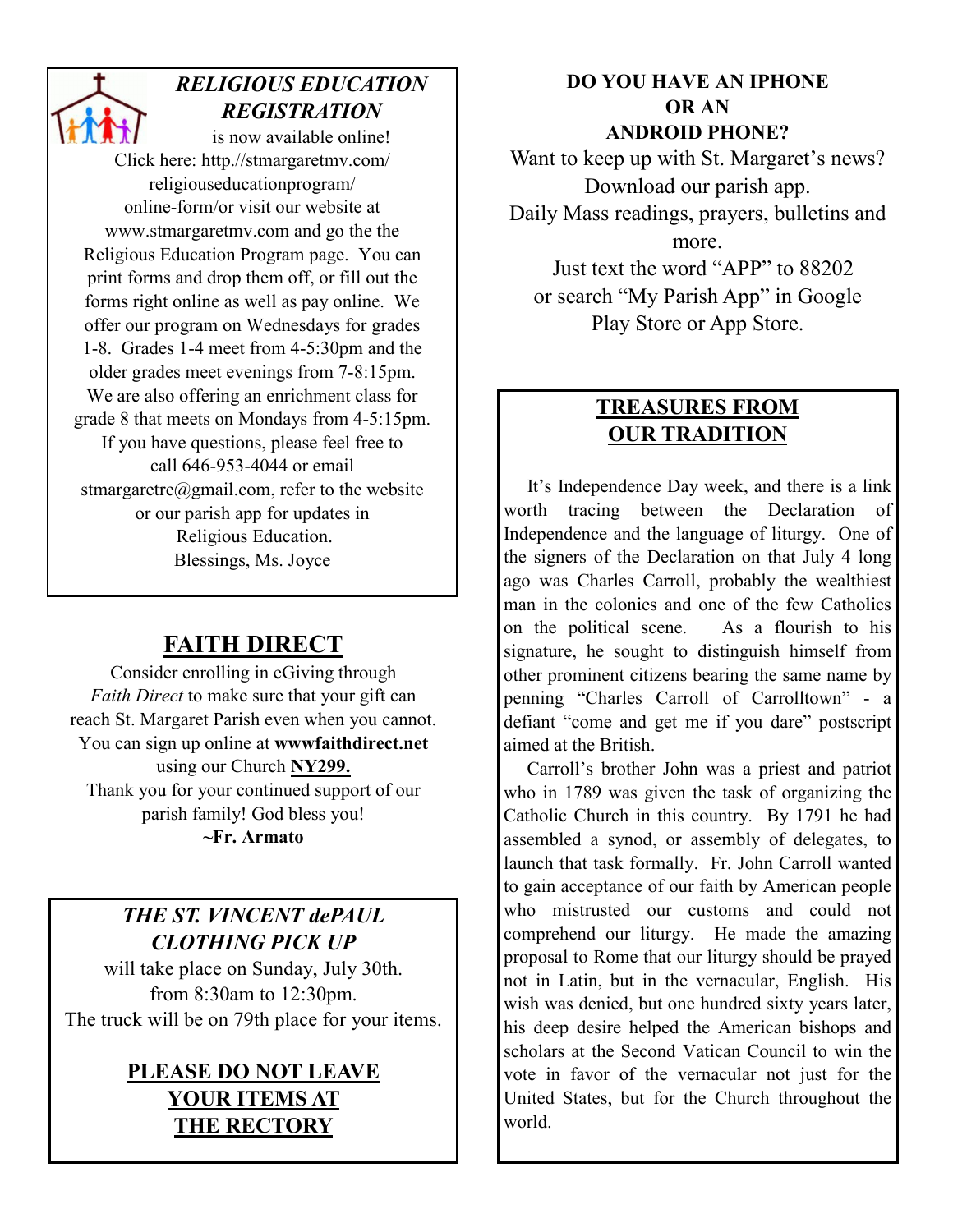#### MASS SCHEDULES AND ATTENDANCE

 Please see the letter from Bishop DiMarzio that is inserted in today's *Mass Bells*. Although our Mass schedule will remain relatively unchanged for 2018, the Bishop makes some important comments that will affect us in the long run.

 In the meanwhile, remember that summer is not a time for vacation from God and that evangelization is EVERY Christian's responsibility, so be sure to get to Mass each weekend, and bring someone with you. How00 beautiful it is, especially, to see families coming to Mass together!

### **THE RICHNESS OF LIFE IN CHRIST**

 Today we have the beautiful story of the woman promised a child, the wonderful exhortation about life in Christ, and a powerful instruction from Jesus. An embarrassment of riches? Not if we take Jesus' words about "welcome" to heart. The many challenges and blessings offered to us today by Elisha, Paul, and Jesus should be cause for rejoicing, and welcomed heartily into our lives. And, like the great treat that they are, they should be enjoyed and shared generously with others.

 Today's reading from Romans was chosen very early in the liturgical life of the Church to be the sole Apostolic instruction received by candidates for baptism at the Easter Vigil. This illustrates its importance as a core belief, and as a means of comprehending the story of the Resurrection. Christ's Resurrection is not merely a story about something that He underwent once upon a time, but it is our story, the story of how we joined the other members of the one Body of Christ, the Church. We were not only dead, but also were buried; not ultimately buried, but raised to eternal life with Christ.



THE ST. VINCENT dePAUL FOOD PANTRY is located at 66-25 79 Place The pantry is open on WEDNESDAY AND SATURDAY from 10am to 12 Noon.

#### **THE FOOD PANTRY WILL BE CLOSED ON ALL SATURDAYS IN JULY AND AUGUST IT WILL BE OPEN EVERY WEDNESDAY BETWEEN 10:00AM AND 12 NOON**

#### **SAINT MARGARET GIFT SHOP**

open Wednesdays, 12pm - 4pm Saturdays, 4pm - 5pm and Sundays, 9am - 1pm We have a selection of religious goods: Rosaries - Medals - Gifts - Crucifixes Statues - Bibles and other books **AND MORE!** 

If we don't have it, we'll try to get it for you. The Gift Shop is located in the rectory. Please use the red side door in the parking lot. If the door is closed, please knock. Contact us: StMargGiftShop@ yahool.com

#### **THE GIFT SHOP WILL BE CLOSED ON** *WEDNESDAYS* **DURING JULY AND AUGUST**

Red and white with thirteen stripes, Reminds us of our past; The colonies so long ago, some thought they'd never last



And then the stars, although they've changed, For the states, both old and new, On a field of blue they're fifty strong, a home for me and you.

So wave your flag, And show your pride and never let it fall; And remember why we pledge each day With liberty and justice for all.